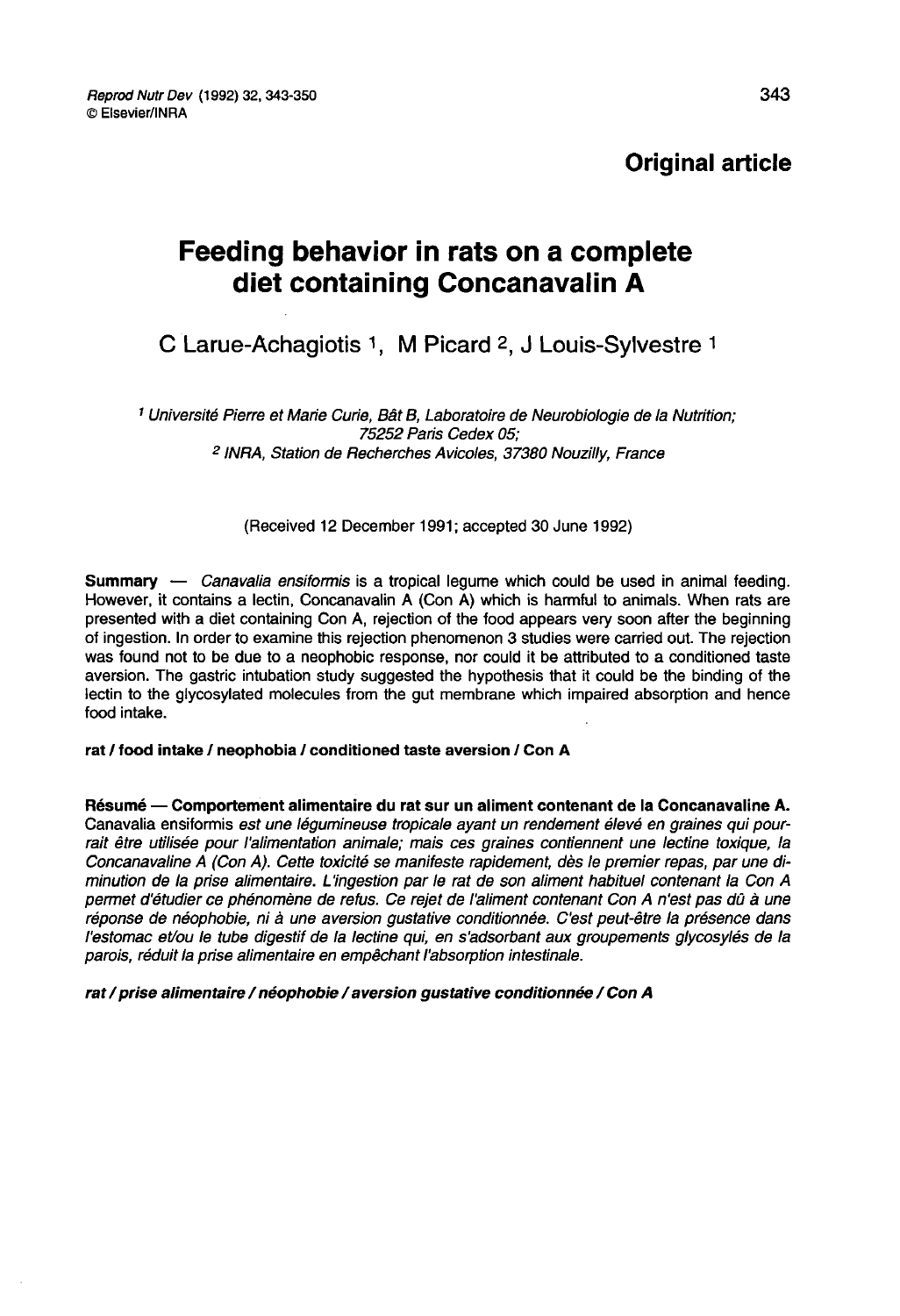# INTRODUCTION

Canavalia ensiformis (Jackbean) is a tropical legume showing a high potential yield of seeds. Digestibility of carbohydrates and amino acids is 94% when the ground seeds are extruded. It could be included in poultry feed (Léon, 1989). However, ripe unprocessed Canavalia beans are harmful to animals (Skerman, 1977; Wyss and Bicjel, 1988): a reduced food intake is observed when untreated Canavalia flour is added in substantial amounts to animal diets. This phenomenon appears soon after the beginning of the meal. Concanavalin A (Con A) purified from the seeds exhibits the same deleterious effect on food intake (Léon et al, 1991). Con A is a lectin. The toxicity of raw seeds is attributed to the fact that lectins when binding to glycoconjugates located on the luminal surface of the gut cause morphological changes (Donatucci et al, 1987; Pusztai et al, 1990): disruption of the intestinal brush borders of enterocytes and atrophy of the intestinal villi of the small intestine (Lorenz son and Olsen, 1982).

The measurement of food intake in animals under steady-state controlled conditions provides the required baseline for investigations of the underlying mechanisms. In addition, correct quantification of the amounts eaten and of the pattern of intake over time is a basic requirement in a physiological approach.

Laboratory techniques that permit the automated recording of meal patterns and the comparison of responses throughout the diurnal cycle are well known (Le Mag nen and Devos, 1980). It is now well established that ingestive responses are adjusted both to the nutritive properties and metabolic needs through a learning process (Le Magnen, 1984). In this conditioning, the post-ingestive activity of the ingested foods serves as an unconditioned

stimulus and the orosensory activity becomes a conditioned stimulus to eat or not to eat, and in the first case to ingest a small or large amount.

In order to explain the feeding behavior of rats presented with a diet containing Con A, 3 studies were carried out.

In a first experiment the neophobic effect of the new food was examined (Le Magnen, 1963, 1987).

In a second experiment, we tested whether the rejection of the food containing Con A was due to a conditioned taste aversion, which, like neophobia, appears to be involved in feeding behavior as a defense mechanism against poisoning. It has been repeatedly shown that the association of illness and ingestion of a food with a new chemosensory cue induces a strong and persistent aversion to this flavored food (Revusky and Bedarf, 1967).

In a third experiment we tested the effect on consumption of the usual diet of a solution of Con A injected directly into the stomach via an oesophageal tube. Shortcircuiting oro-sensory information could provide clues about the direct effect of the drug on the intestinal walls. The ability of lectins to bind to the cells, illustrated by the hemagglutinating properties of Con A, is due to their specific binding to sugar residues (Sharon and Lis, 1972). The affinity<br>of Con A for D-mannose residues is high orig on the intestinal walls. The ability of<br>lectins to bind to the cells, illustrated by the<br>hemagglutinating properties of Con A, is<br>due to their specific binding to sugar resi-<br>dues (Sharon and Lis, 1972). The affinity<br> (Goldstein and Poretz, 1986). Thus, we tested the potential inhibition of ConA toxicity by intragastric administration of Dmannose.

# METHODS

Male adult Wistar rats were used. They were individually housed in Plexiglas cages placed in a quiet, temperature-controlled room (23  $\pm$  1 °C) with a 12-h light-dark cycle (1 pm-1 am dark). They had free access to water and food (UAR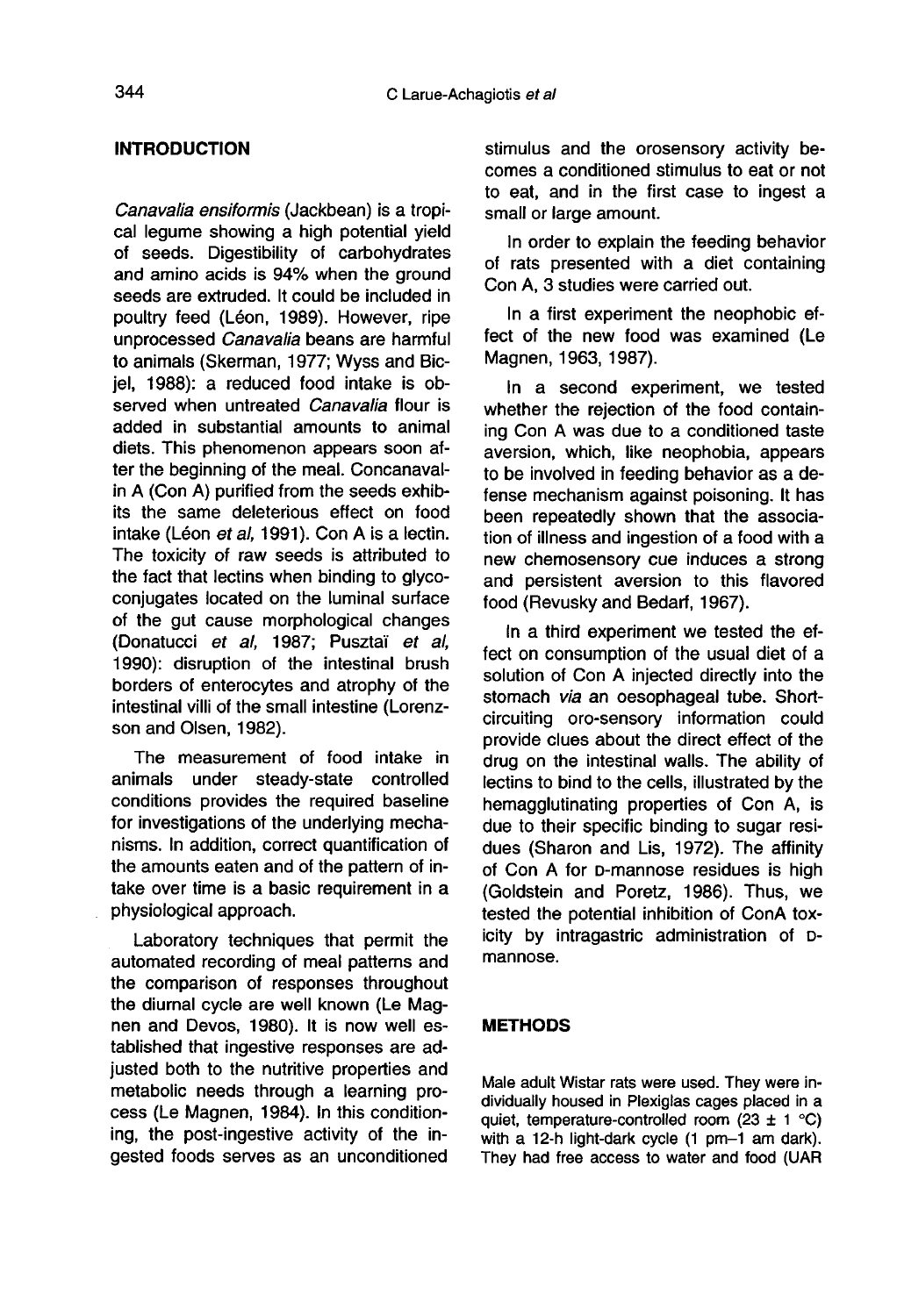A04: proteins 17%, carbohydrates 70%, fats 3%, salt mixture 5%, vitamins 1%, cellulose 4%, metabolizable energy: 2.9 kcal/g) at all times. Concanavalin A was extracted and purified from Jackbean seeds using the methodology described by Léon et al (1990). The haemagglutinating activity and high pressure liquid chromatography spectrum of the preparation isolated was similar to that of Con A obtained from a commercial source (Sigma C2010). Con A was added to the experimental diet at the concentration level of 3% which was shown to inhibit food intake in chicks (Léon et al. 1991).

The free food intake was graphically recorded by continuously monitoring the weight of the food cup using an electric strain gauge microbalance. A metal cover with a hole in the middle was placed over the cup in order to prevent spillage.

The results were analyzed in terms of 24 h, night-time and daytime food intake, meal number and meal size. A meal was defined as a period of continuous eating preceded and followed by a least 40 min without eating (Le Magnen and Devos, 1980).

en in experiment 2. A two-way factorial ANOVA was used in experiment 3 (Statview).

# EXPERIMENT 1: NEOPHOBIA

The 24-h feeding behavior was studied when rats were presented with 2 new foods: a diet containing 3% Con A and a  $=$  342  $\pm$  4.6 g) were used. They were fed the regular diet ad libitum for 9 d. Then, on test d 1, rats of group 1 (1-4) received the casein diet, rats of group 2 (5-8) received the Con A diet. Food cups were introduced at the end of the diurnal period (1 pm) for 24 h.

After test d 1, all rats received the regular diet for another 5 d. On the following test day (test d 2), group 1 rats received the diet containing Con A and group 2 rats reveived the diet containing casein.

#### Statistical analysis

One-way analysis of variance for repeated measurements followed by a Dunnett's t-test for ad hoc comparisons with the control was used in experiment 1. Student's t-tests were undertak-

#### Results and discussion

Food intakes (table I) were compared in the 3 situations: regular diet, casein diet

|                | Regular        | Casein          | Con A            | P         |
|----------------|----------------|-----------------|------------------|-----------|
| First meal     |                |                 |                  |           |
| Latency        | $41.3 \pm 3.0$ | $46.1 \pm 13.1$ | $26.3 \pm 11.6$  | <b>NS</b> |
| Size (g)       | $2.7 \pm 0.2$  | $3.2 \pm 0.7$   | $0.6 \pm 0.2^*$  | < 0.05    |
| Duration (min) | $38.2 \pm 5.4$ | $20.8 \pm 7.6$  | $5.8 + 2^*$      | < 0.05    |
| Night $FI$ (g) | $21.5 \pm 0.6$ | $21.8 \pm 0.7$  | $13.2 \pm 1.0^*$ | < 0.05    |
| Meal number    | $6.8 \pm 0.2$  | $5.9 \pm 0.3'$  | $5.8 \pm 0.6^*$  | < 0.05    |
| Meal size (q)  | $3.2 \pm 0.2$  | $3.9 \pm 0.3$   | $2.3 \pm 0.5^*$  | < 0.05    |
| Day FI $(q)$   | $4.2 \pm 0.5$  | $4.1 \pm 0.7$   | $3.9 \pm 0.5$    | <b>NS</b> |
| Meal number    | $3.6 \pm 0.5$  | $3.1 \pm 0.6$   | $2.4 \pm 0.3$    | <b>NS</b> |
| Meal size (g)  | $1.2 \pm 0.1$  | $1.4 \pm 0.1$   | $1.7 \pm 0.3$    | <b>NS</b> |

Table I. Night, day food intakes and feeding parameters. Data are means ± SEM.

\* P < 0.05 significantly different from regular values; NS: non significant; FI: food intake.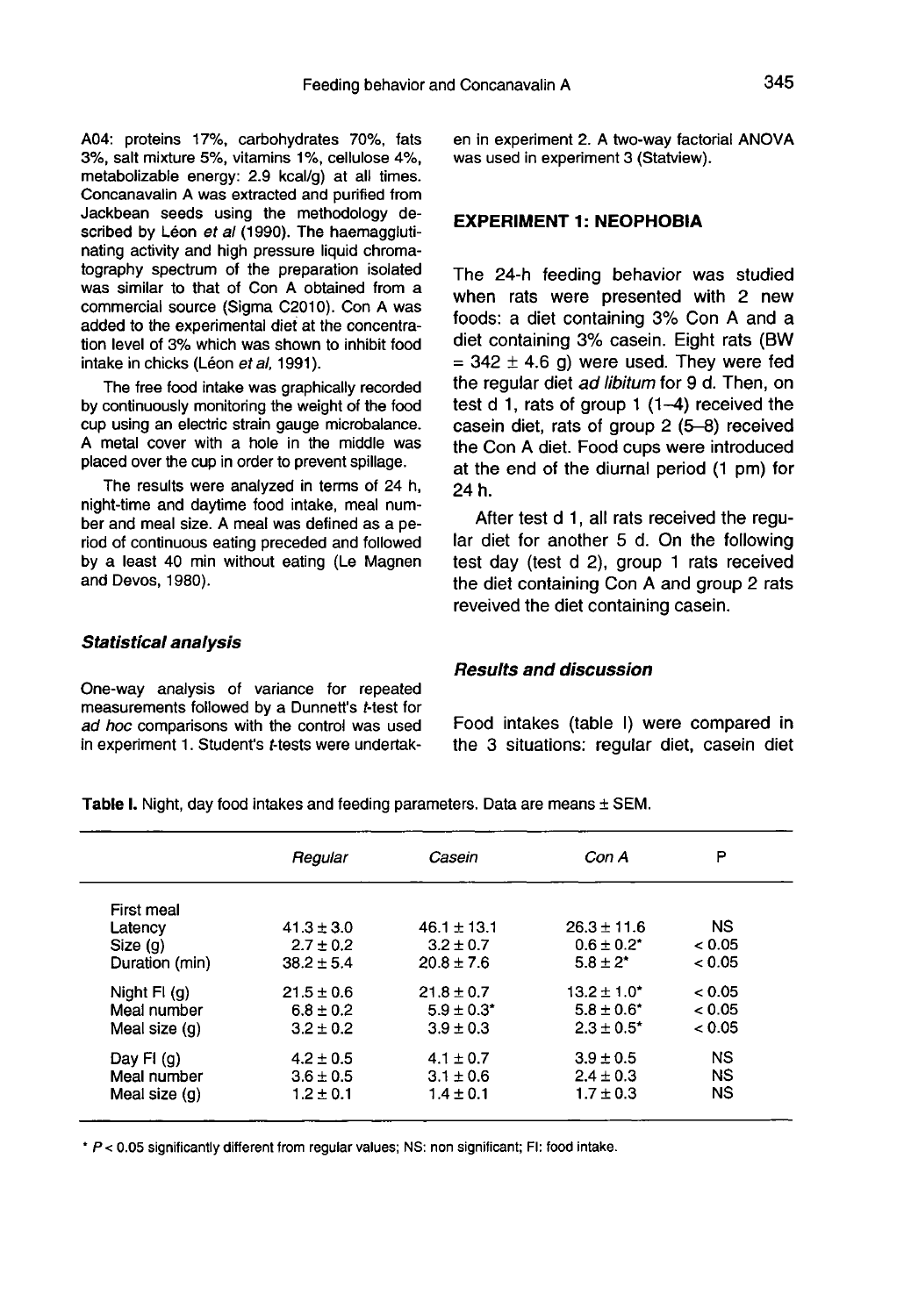and Con A diet. Under the Con A diet, the size of the first meal of the night was significantly smaller and of shorter duration than with the other diets. However, the latency between food cup presentation and this first meal was the same in the 3 situations. Night intake was significantly reduced when animals had the Con A diet. The number of meals on the Con A diet was not different from that on the casein diet but meal size was significantly reduced. Daytime food intake was not significantly modified.

Thus, no neophobia appeared with the new diet containing casein. The reduction in the first meal size under Con A diet was not due to neophobia since, as already mentioned (Le Magnen, 1963), when rats manifested a neophobic response, it affected only the first meal and thereafter rats had a normal food intake. This Con Ainduced reduction in food intake persisted throughout the night. In the present experi ment the low intake was maintained under the Con A diet and this may be interpreted as a manifestation of the aversion to Con A.

# EXPERIMENT 2: CONDITIONED TASTE AVERSION

In the present study, the ingestion of a new food (Con A diet) was paired with a new odor (amyl acetate) which is well appreciated by rats (Larue, 1973). Ten adult rats were used (BW =  $344 \pm 4.9$  g). They had free access to food and water. All rats received their regular diet for 5 d. At the end of d 5, in group 1 (rats 1-5), a diet containing 3% Con A to which amyl acetate (1 ml/kg) was added was substituted for the regular diet for 3 h at the beginning of the nocturnal period. In group 2 (rats 6-10), rats received the regular diet odorized with amyl acetate. After this 3-h food intake (conditioning period) all

rats were returned to their regular normal diet. Five days later, on day 6, all rats received the regular diet odorized with amyl acetate for 3 h (test period). Then the regular non odorized diet was restored to all rats.

## Results and discussion

Food intake during the conditioning and test periods were compared (fig 1). On the conditioning day, group 1 rats presented with Con A diet consumed significantly less food than group 2 rats. The latency to the first meal was longer in group 1, but the difference did not reach statistical significance (72.6  $\pm$  9.3 min vs 39.0  $\pm$  17.2



Fig 1. Nocturnal food intake over conditioning and test days. During the conditioning period, group 1 rats received the regular diet containing Con  $A + amyl$  acetate; group 2 rats the diet odorized with amyl acetate. During the test period both groups received the regular odorized diet. \*  $P < 0.05$ .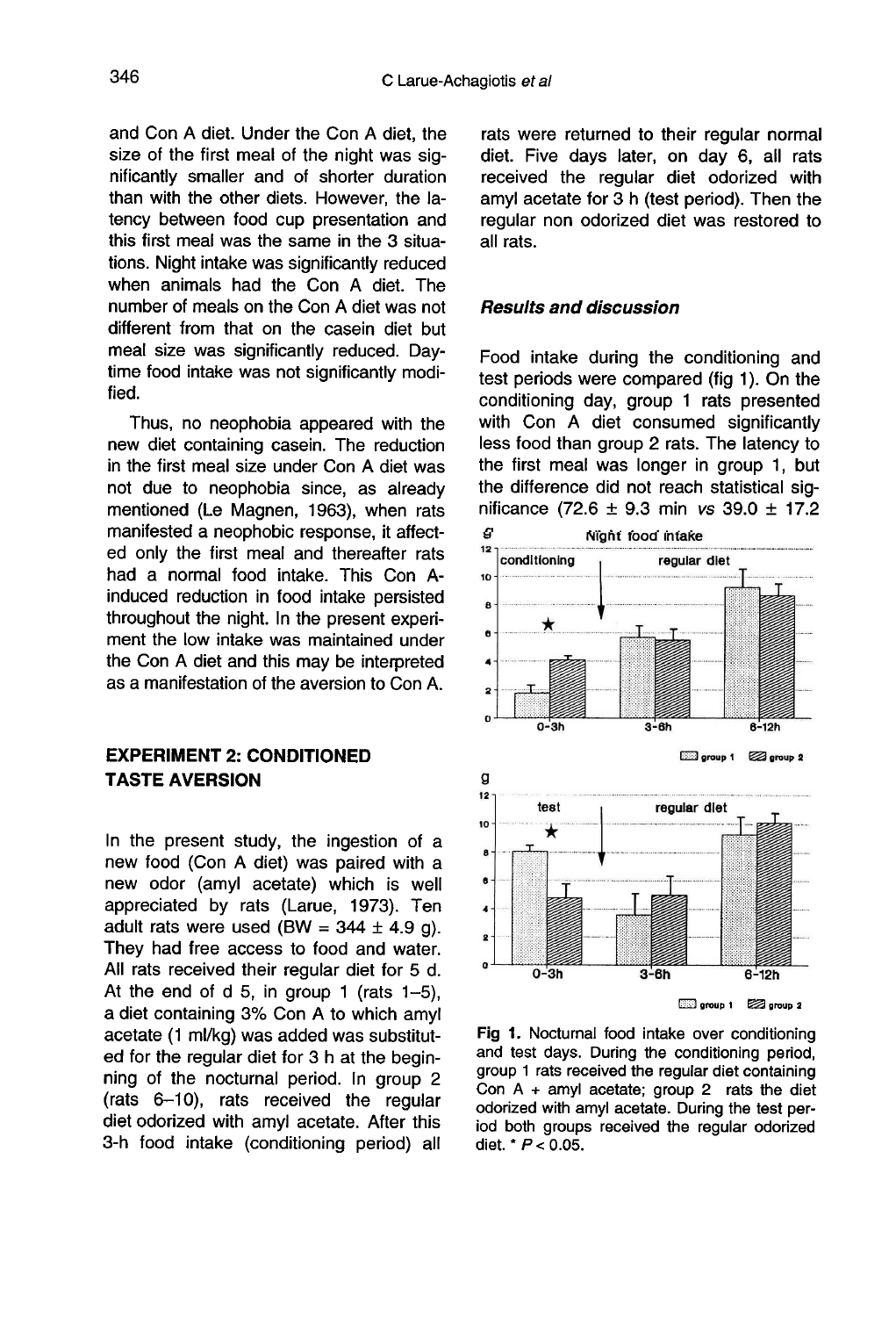min; NS). Over the following nocturnal period, when all rats were returned to the regular diet, group 1 rats partly compensated for their previous lower food intake. During the 3-h test-period, 6 d later, the latency to eat of rats in group 1 was significantly longer than that group 2 (79.2  $\pm$ 20.4 min vs 19.0  $\pm$  11.6 min;  $P < 0.05$ ). The first meal was larger in group 1 than in group 2 whereas group 1 rats had a larger food intake during the whole 3-h. Rats of group 2 had the same intake on conditioning and test days. If the aversion induced by pairing amyl acetate with intake of a new food had caused malaise in the rat on the test day, according to the well known conditioned taste aversion phenomenon, the presentation of a food odorized with the same flavor would have led to a total or partial rejection of that food. However, in the present experiment, rats which had ingested the Con A diet odorized with amyl acetate, did not reject the regular food odorized with amyl acetate; on the contrary, after a significantly greater latency to eat, they consumed nearly 4 times as much food as on the conditioning day. The explanation for this huge intake is not obvious; at least it can be concluded that no conditioned taste aversion induced the rejection of the diet containing Con A.

# EXPERIMENT 3: EFFECT OF GASTRIC INTUBATION

Eighteen rats (BW =  $350$  g on average) received 5 ml of one of 4 solutions: 0.8% NaCl, the same solution containing 300 mg Con A, the same solution containing 1 g mannose or the solution containing 300 mg Con  $A + 1$  g mannose. The solutions were administered via an oesophageal tube in random order, 3 or 4 days apart, at the end of the diurnal period.

#### Results and discussion

The first meal latency after gastric intubation was slightly but not significantly higher after mannose and Con A + mannose than after NaCI or Con A solutions (table II). The size of the first meal after intubation was smaller after Con A and Con A + mannose, but the duration of this first meal was not significantly different in the 4 situations. Both meal size and meal number were reduced after Con A ingestion over the 12-h night period, although the meal number was not significantly different in the first 6 h period. The following diurnal intake was significantly increased after mannose. The resulting 24 h food intake was significantly lower after Con A ingestion and intermediate with  $Con A +$  mannose.

Food intake is reduced after binding of Con A to the stomach mucosa. The addition of mannose partly inhibits the effect of Con A (Liener, 1986; Pusztaï et al, 1990). The reduced nocturnal food intake observed after mannose and Con A + mannose is probably due to the caloric value of the mannose solution: one g of mannose represents 4 kcal, ie about 1.4 g of the regular diet. This is nearly the difference in food intake observed between NaCI and mannose on the one hand and Con A and  $m$ annose  $+$  Con A on the other hand.

The persistent and marked inhibitory effect of the initial load of Con A on the subsequent nocturnal food intake of a regular diet does not change the latency to feeding of rats. The reduction of the first meal of the night is smaller when compared to the following nocturnal ones, suggesting that the Con A effect is accentuated by the presence of food in the digestive tract. With regard to the dose chosen in this study: 300 mg of Con A corresponds to the ingestion of 30 g per day of a food containing 1% lectin (ie 30% Canavalia ensiformis). It has been observed in the chicken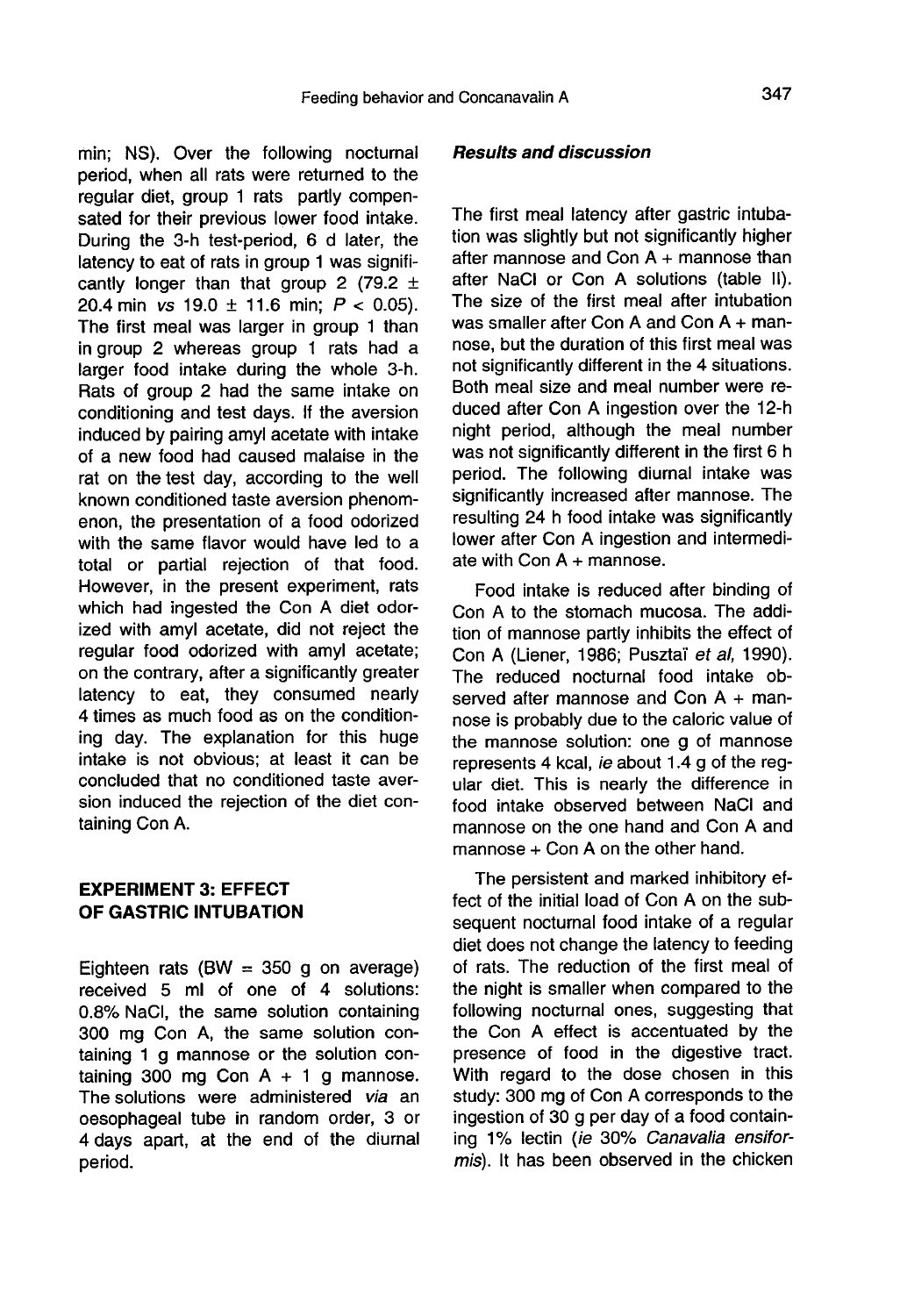(Léon et al, 1991) that an inverse linear relation exists between ingestion and concentration of lectin in the food (0 to 1% lectin). A higher dose gives a lower food ingestion. The ratio, 1 g of mannose to 300 g of Con A was obtained by hemagglutinating in vitro inhibition tests. On the other hand it has been shown, by adding mannose to the chicken feed, that there was a partial inhibition of the toxic effect of Con A (Léon et al, 1989).

# GENERAL DISCUSSION

Thus, neophobia was not shown by the present study. However the first meal was interrupted quickly (6 min) when intestinal absorption has already begun in rats. This is different from the results in chickens (30 min; Léon et al, 1991). It could perhaps be due to the lack of chewing in chickens. These differences in the digestive treatment in the 2 species could be responsible for these discrepancies.

Regarding the condition taste aversion results, there is no real conditioned taste aversion; nevertheless rats presented with Con A, eat later but they increase food intake during the first meal. It seems that rats behave as if they feel relieved after the first min of consumption.

The gastric intubation study confirms that the effects of phytoagglutinins on the activity of the intestinal mucosa enzymes (Rouanet and Besangon, 1979) are re-

Table II. First nocturnal meal, night and day food intakes and feeding parameters after intubations at the beginning of the night (MN = meal number;  $MS$  = meal size). Data are means  $\pm$  SEM.

| $\mathbf n$                   | NaCl                           | Con A                          | Mannose                        | $Con A + Man$                  | F values $(1.44)$ |               |                         |
|-------------------------------|--------------------------------|--------------------------------|--------------------------------|--------------------------------|-------------------|---------------|-------------------------|
|                               | (16)                           | (15)                           | (10)                           | (7)                            | Con A             | Man           | Interact<br>Con A x man |
| 1st meal                      |                                |                                |                                |                                |                   |               |                         |
| Latency (min)                 | $59.8 \pm 11$                  | $66.2 \pm 23$                  | $112.1 \pm 16$                 | $90.0 \pm 15$                  | NS.               | NS.           | <b>NS</b>               |
| Size (g)                      | $2.1 \pm 0.1$                  | $1.7 \pm 0.3$                  | $2.0 \pm 0.2$                  | $1.4 \pm 0.3$                  | $4.3*$            | NS.           | <b>NS</b>               |
| Duration (min)                | $16.8 \pm 3.6$                 | $18.6 \pm 4.2$                 | $13.1 \pm 2.2$                 | $9.4 \pm 1.7$                  | NS.               | <b>NS</b>     | ΝS                      |
| Night $FI$ (g)<br>$(0 - 6 h)$ | $9.8 \pm 0.4$                  | $4.8 \pm 0.6$                  | $8.1 \pm 0.7$                  | $6.3 \pm 0.6$                  | $32**$            | <b>NS</b>     | $7.5*$                  |
| <b>MN</b>                     | $3.4 \pm 0.2$                  | $2.8 \pm 0.3$                  | $3.3 \pm 0.3$                  | $3.3 \pm 0.3$                  | NS.               | <b>NS</b>     | NS.                     |
| MS(g)                         | $2.9 \pm 0.2$                  | $1.7 \pm 0.2$                  | $2.5 \pm 0.2$                  | $2.0 \pm 0.2$                  | $17**$            | <b>NS</b>     | <b>NS</b>               |
| Night $FI$ (g)<br>$(0-12 h)$  | $19.6 \pm 0.5$                 | $9.6 \pm 1.1$                  | $18.3 \pm 0.8$                 | $14.4 \pm 1.0$                 | 52**              | <b>NS</b>     | $10*$                   |
| <b>MN</b>                     | $6.9 \pm 0.3$                  | $5.3 \pm 0.5$                  | $6.6 \pm 0.4$                  | $6.4 \pm 0.4$                  | $4.7*$            | <b>NS</b>     | NS                      |
| MS(g)                         | $2.9 \pm 0.1$                  | $1.2 \pm 0.1$                  | $1.4 \pm 0.1$                  | $1.8 \pm 0.2$                  | $21**$            | <b>NS</b>     | NS.                     |
| Day FI $(g)$<br>MN.           | $4.8 \pm 0.4$<br>$4.1 \pm 0.3$ | $4.1 \pm 0.5$<br>$3.4 \pm 0.3$ | $5.7 \pm 0.5$<br>$4.3 \pm 0.3$ | $6.1 \pm 0.8$<br>$3.4 \pm 0.3$ | NS.<br>$4.8*$     | $7.8*$<br>NS. | NS.<br><b>NS</b>        |
| MS(g)                         | $1.2 \pm 0.1$                  | $1.2 \pm 0.1$                  | $1.4 \pm 0.1$                  | $1.8 \pm 0.1$                  | NS.               | $11*$         | NS.                     |
| 24 h FI (g)                   | $24.4 \pm 0.6$                 | $13.7 \pm 1.3$                 | $24.1 \pm 0.9$                 | $20.4 \pm 1.1$                 | 42 **             | <b>NS</b>     | $9.9*$                  |

\*  $P < 0.05$ ; \*\*  $P < 0.01$ .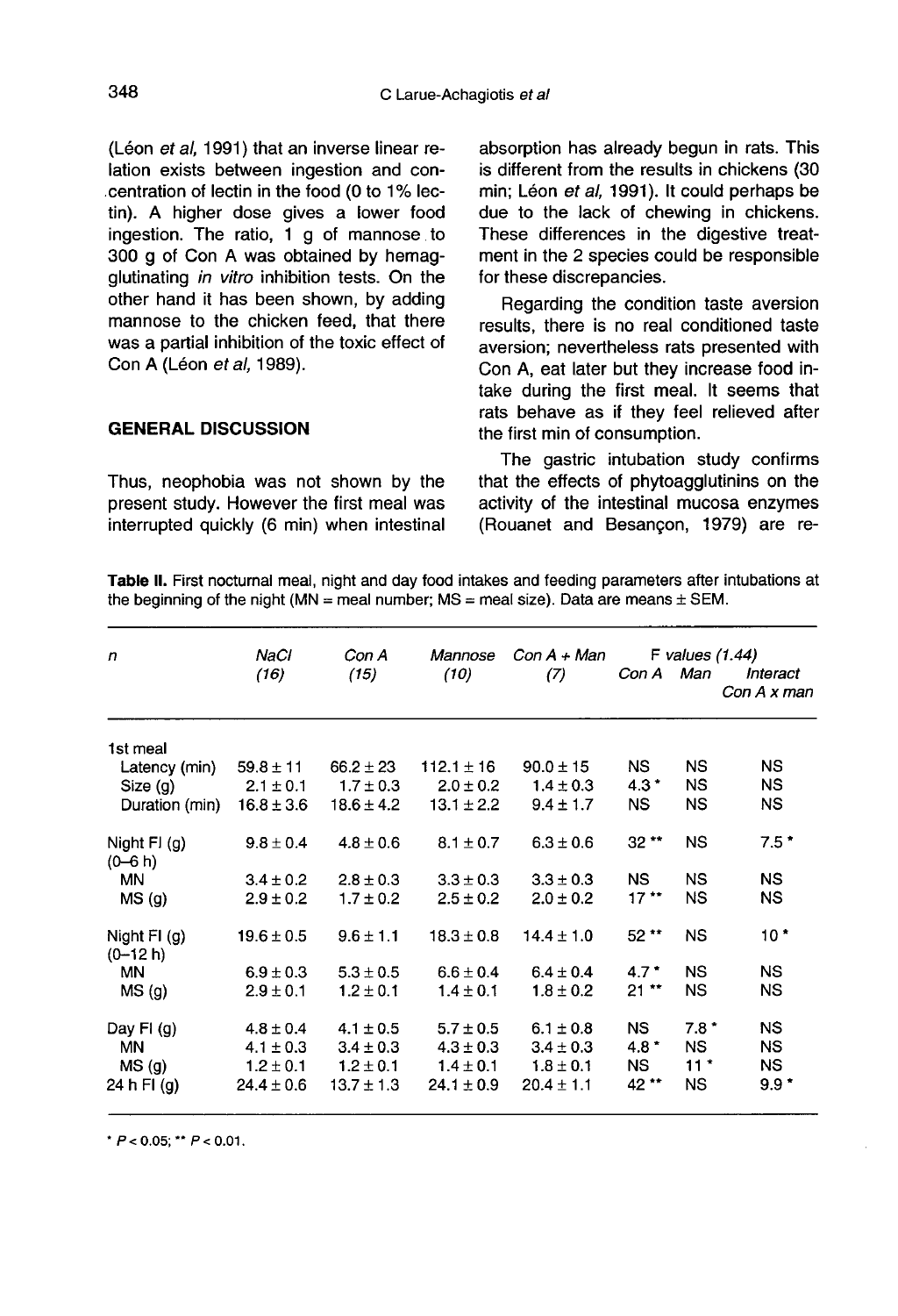sponsible for the reduced food intake. Comparing various lectins has shown (Pusztai et al, 1990) that most of them link at the first exposure to the brush border, inducing a hyperplastic growth of the rat small intestine and delaying animal growth. Moreover, it has been demonstrated (Nakata and Kimura, 1986) that ingested Con A remained unaltered during digestion and was rapidly excreted in the faeces. The excreted Con A was bound in the faeces to a glycoprotein which is found in the stomach, the small intestine and the caecum of rats (Nakata and Kimura, 1990). The inhibition of rats food intake by Con A is accentuated after the first meal and partly compensated by mannose distribution (in experiment 3), suggesting a digestive origin. The effect of Con A on food intake could be hypothetically explained by a binding of the lectin to glycoprotein residues of digestive tract cell membranes, thus, impairing the digestive process. Recently, Marcongenty et al (1991) demonstrated, in vitro, the possibility of a transmucosal transport of Con A across the rabbit ileum. Thus, the hypothesis of a metabolic action of Con A cannot be completely rejected.

## **CONCLUSION**

The systematic study of the feeding behavior of the rat presented with a diet containing Con A has shown that animals reject this diet very rapidly. This reaction cannot be explained by a neophobic response of the rat; neither can it be attributed to a conditioned taste aversion.

Gastric intubation studies show that it is the presence of Con A in the stomach or further down the digestive tract which impairs the subsequent food intake.

This result suggests that the binding of the lectin to the glycosylated molecules from the gut membrane by virtue of its in-

terference with the intestinal absorption could be responsible for the reduction of food intake.

#### **REFERENCES**

- Donatucci DA, Liener IE, Gross CJ (1987) Binding of navy bean (Phaseolus vulgaris) lectin to the intestinal cells of the rat and its effect on the absorption of glucose. J Nutr 117, 2154-2160
- Goldstein I, Poretz R (1986) Isolation, physicochemical characterization and carbohydratebinding specificity of lectins. In: The Lectins (Liener IE, Sharon N, Goldstein IJ, eds) Acad Press, New York, 35-247
- Larue C (1973) Les mécanismes du contrôle olfactif de la prise alimentaire chez le rat blanc. Thèse de Doctorat d'État des Sciences Naturelies, Université Paris VI
- Le Magnen J (1963) La facilitation différencielle des reflexes d'ingestion par l'odeur alimentaire. CR Soc Biol 157, 1165-1170
- Le Magnen J (1984) Bases neurobiologiques du comportement alimentaire. In: Neurobiologie des Comportements Alimentaires (Delacour J, ed) Hermann, Paris, 1-54
- Le Magnen J (1987) Central processing of sensory information in the control of feeding. Prog Sensory Physiol 8, 96-127
- Le Magnen J, Devos M (1980) Parameters of the meal pattern in rats: their assessment and physiological significance. Neurosci Biobehav Rev 4 (suppl 1),  $1-11$
- Léon A (1989) Étude d'un légumineuse tropicale nouvelle pour l'alimentation du poulet (Gallus gallus): Canavalia ensiformis. These de Doctorat de l'Université Paris VI
- Léon AM, Angulo I, Picard M, Carré B, Derouet L, Harscoat SP (1989) Proximate and amino acid composition of seeds of Canavalia ensiformis. Toxicity of the kernel fraction for chick. Ann Zootech 38, 209-218
- Léon AM, Carré B, Larbier M, Lim F, Ladjali T, Picard M (1990) Amino acids and starch digestibility and true metabolisable energy content of raw and extruded jackbeans (Canaval-<br>ia ensiformis) in adult cockerels. Ann ensiformis) in adult cockerels. Ann Zootech 39, 53-61
- Léon AM, Caffin JP, Plassart M, Picard M (1991) Effect of Concanavalin A from jack-